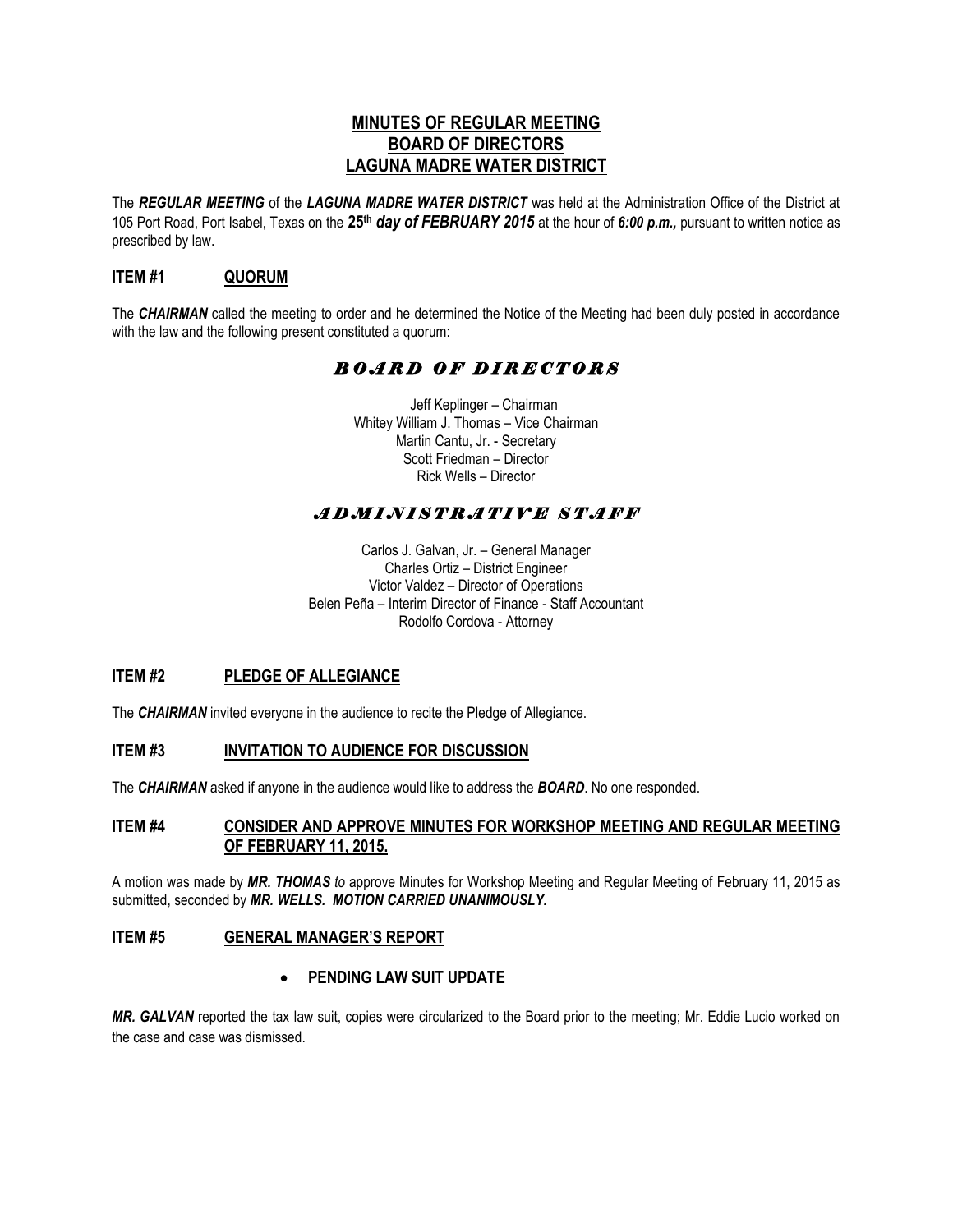## **ITEM #6 DISTRICT ENGINEER'S REPORT**

## **AWWA/WEF UTILITY MANAGEMENT CONFERENCE**

## **USE OF CHLORINE DIOXIDE PILOT STUDY**

**MR. ORTIZ** reported on the AWWA/WEF Utility Management Conference he attended in Austin and gave an update on the use of Chlorine Dioxide Pilot Study.

## **ITEM # 7 CONSIDER AND RATIFY ORBIT BROADBAND PURCHASE AND INSTALLATION OF 18 SURVEILLANCE CAMERAS**

A motion was made by *MR. WELLS* to approve Orbit Broadband purchase and installation of 18 surveillance cameras, seconded by *MR. FRIEDMAN*. *MOTION CARRIED UNANIMOUSLY.*

## **ITEM #8 CONSIDER AND APPROVE CHANGE ORDER NO. 1 (FINAL) FOR CUATES PUMP STATION IMPROVEMENTS**

A motion was made by *MR. WELLS* to approve Change order No. 1 (Final) for Cuates Pump Station Improvements, seconded by *MR. THOMAS*. *MOTION CARRIED UNANIMOUSLY.*

#### **ITEM #9 CONSIDER AND APPROVE FINANCIALS FOR THE MONTH OF JANUARY 2015**

A motion was made by *MR. FRIEDMAN* to approve Financials for the month of January 2015, seconded by *MR. CANTU. MOTION CARRIED UNANIMOUSLY.*

#### **ITEM #10 CONSIDER AND APPROVE DISBURSEMENTS**

A motion was made by *MR. FRIEDMAN* to approve Disbursements as submitted, seconded by *MR. WELLS. MOTION CARRIED UNANIMOUSLY.*

## **ITEM #11 EXECUTIVE SESSION PERMITTED BY THE OPEN MEETING ACT, V.T.C.A., GOVERNMENT CODE SECTION 551.001 ET SEQ., UNDER SECTION 551.074 (A) (1), AUTHORIZING CERTAIN DELIBERATIONS ABOUT OFFICERS AND EMPLOYEES OF THE DISTRICT TO BE HELD IN EXECUTIVE SESSION:**

**TO DELIBERATE THE APPOINT, EMPLOYMENT, EVALUATION, REASSIGNMENT, DUTIES, DISCIPLINE, OR DISMISSAL OF DISTRICT EMPLOYEES TO WIT: DIRECTOR OF FINANCE**

A motion was made by *MR. FRIEDMAN* for the *BOARD* to go into executive session at **6:13 pm,** seconded by *MR. WELLS. MOTION CARRIED UNANIMOUSLY.* 

A motion was made by *MR. THOMAS* for the *BOARD* to come out of executive session at **7:06 pm,** seconded by *MR. WELLS. MOTION CARRIED UNANIMOUSLY.* 

## **ITEM #12 CONSIDERATION AND ACTION ON EXECUTIVE SESSION ITEM, IF NECESSARY**

The *CHAIRMAN* asked for a motion to hire a Director of Finance subject to salary negotiations with the General Manager and subject to clearing a background check. A motion was made *MR. WELLS* for Candidate No. 2, Mrs. Celina Gonzalez, seconded by *MR. FREIDMAN*. *MOTION CARRIED UNANIMOUSLY.*